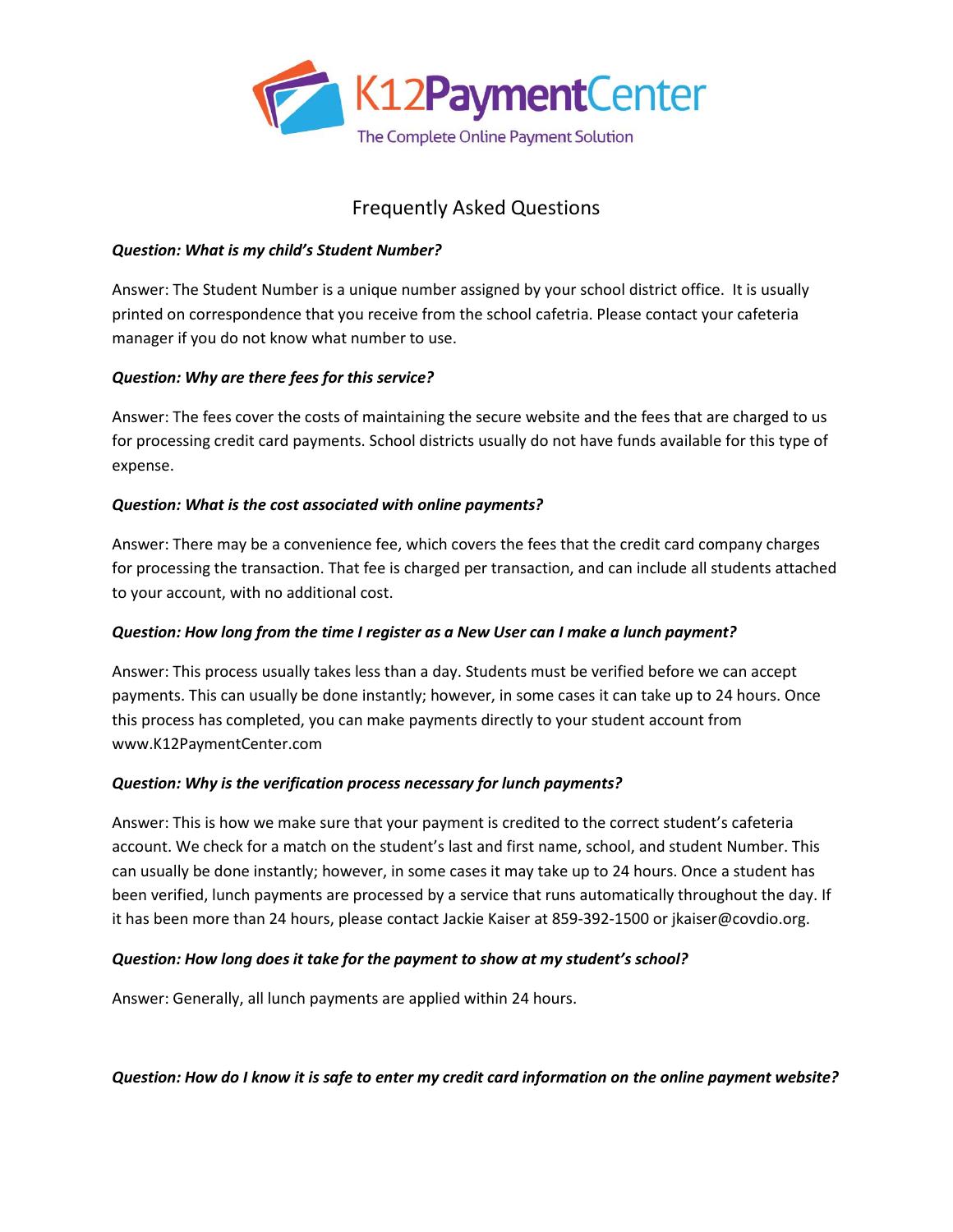

# The Complete Online Payment Solution

Answer: The online payment site has 128 Bit Encryption provided by Thawte. Thawte is the most trusted name in online shopping. All information submitted is protected by our secure server, which automatically encrypts your personal information so that it cannot be read while traveling over the Internet.

#### *Question: What do I do if I do not see all my students listed on the payment screen?*

Answer: If all the students you have entered do not show up on the payment screen, it is possible the information you supplied could have been typed incorrectly. Please go to the Manage Student page and check the student's first and last name, school, and Student Number. Correct any errors and save your changes. This student account will be available as soon it is verified with the school's information.

#### *Question: How do I set up a low balance notification?*

Answer: Go to Manage Profile and enter the Low Balance amount. Check Send Notifications. You will receive an e-mail when the balance drops below the amount you set.

#### *Question: How do I find out what my student has been buying for lunch?*

Answer: On your home page, click on Meal History next to the student's name. *Question: How do I pay School Fees?*

Answer: Log in to your user account at [www.K12PaymentCenter.com.](http://www.k12paymentcenter.com/) It doesn't matter whether it is Premium or Basic. If you have verified students associated with your account, any fees that the school has assigned to your students will display. If your school or district has other fees that are not student specific, those can be viewed by clicking on "View All Fees." Click Add to select the fees to be added to your shopping cart. You can enter multiple quantities if desired. Click Shopping Cart to view the list of items. Click Make Payment to process your payment. The school will be notified that the payment has been made.

#### *Question: What if I forget my user name or password?*

Answer: Click on "Forgot Login Info?" on the Login screen. Send us your registered e-mail address and we will send you a return e-mail with your information.

#### *Question: What if I can't remember what e-mail address I used or it is no longer available?*

Answer: Contact your school district administrator and they will assist you.

#### *Question: During the summer, why does my student's account show up as Not Verified?*

Answer: Over the summer months, the link between the online payment website and the school's cafeteria server is down. Most schools are out for summer break and the cafeteria staff and teachers have the summer off. We take this opportunity to update the website and add features. Usually about a week before school starts, the cafeteria staff returns to work and the online payment website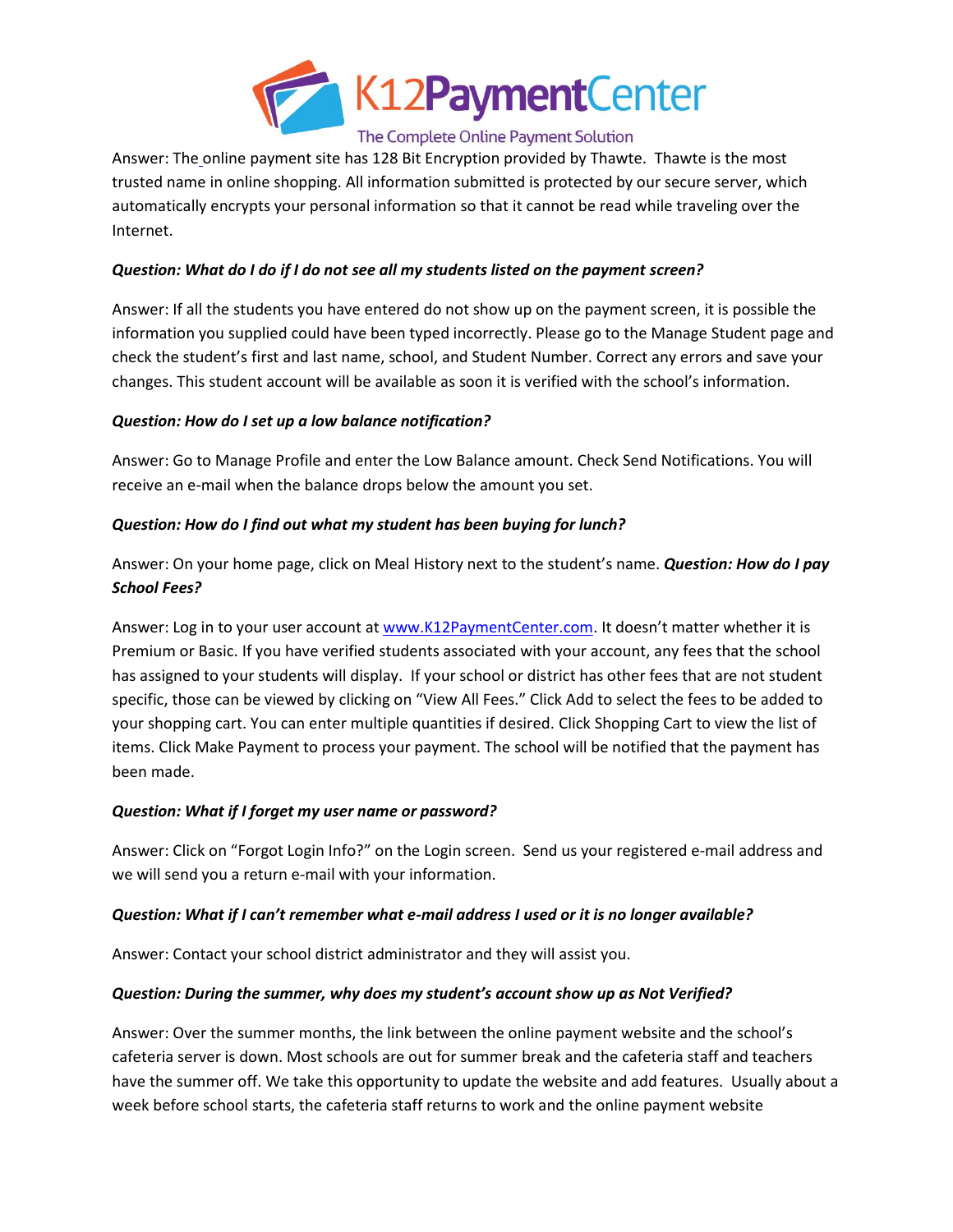

#### The Complete Online Payment Solution

reconnects to the cafeteria servers. When this happens, you will need to login to your account, go to Manage Students and update your student's school. At that point your students will automatically be reverified, as long as the Student Number still matches your district's records. If your student's Student Number changed over the summer, please go to the Manage Students page and update the Student Number and school accordingly.

# *Question: I know that my student should have meal history or money in their account, so why does the balance show N/A?*

Answer: There are a couple of reasons that the online payment website displays balance as N/A. The most likely reason is the link between our website and the school's cafeteria server was broken during a nightly upload. When this occurs, we display N/A to avoid showing inaccurate information or because no information is available.

# *Question: What if I am currently using this online payment system and am transferring to/from another district that also uses the website?*

Answer: Please send an email to ContactUs@K12PaymentCenter.com, requesting your school district to be changed. Please provide your username and email address when contacting us. The change will be made within 24 hours. PLEASE NOTE: THIS IS NOT THE SAME AS CLICKING ON CONTACT US ON THE WEBSITE. Any money left in your student's account cannot be transferred between districts. You must withdraw any outstanding balance from the school cafeteria you are leaving. Contact your student's cafeteria for more information.

# *Question: I have a question about one of the charges on my student's account. How do I dispute it?*

Answer: If you suspect a cashier error or wonder if another student may be borrowing your student's account number, please contact your school district directly.

# *Question: I'm getting some sort of error while trying to make a payment. What do I do?*

Answer: It's possible that your credit card information that you've entered on the website does not match the information on file with your credit card company. Delete and re-enter your credit card information, paying particular attention to your address and name. If that does not work, send an email to ContactUs@K12PaymentCenter.com. PLEASE NOTE: THIS IS NOT THE SAME AS CLICKING ON CONTACT US ON THE WEBSITE.

#### *Question: If I make payments in the cafeteria, will they appear on the online payment site?*

Answer: When you view Payment History, the page only displays the payments made through our website. Any payments made in the cafeteria will be shown on the Meal History page for each student.